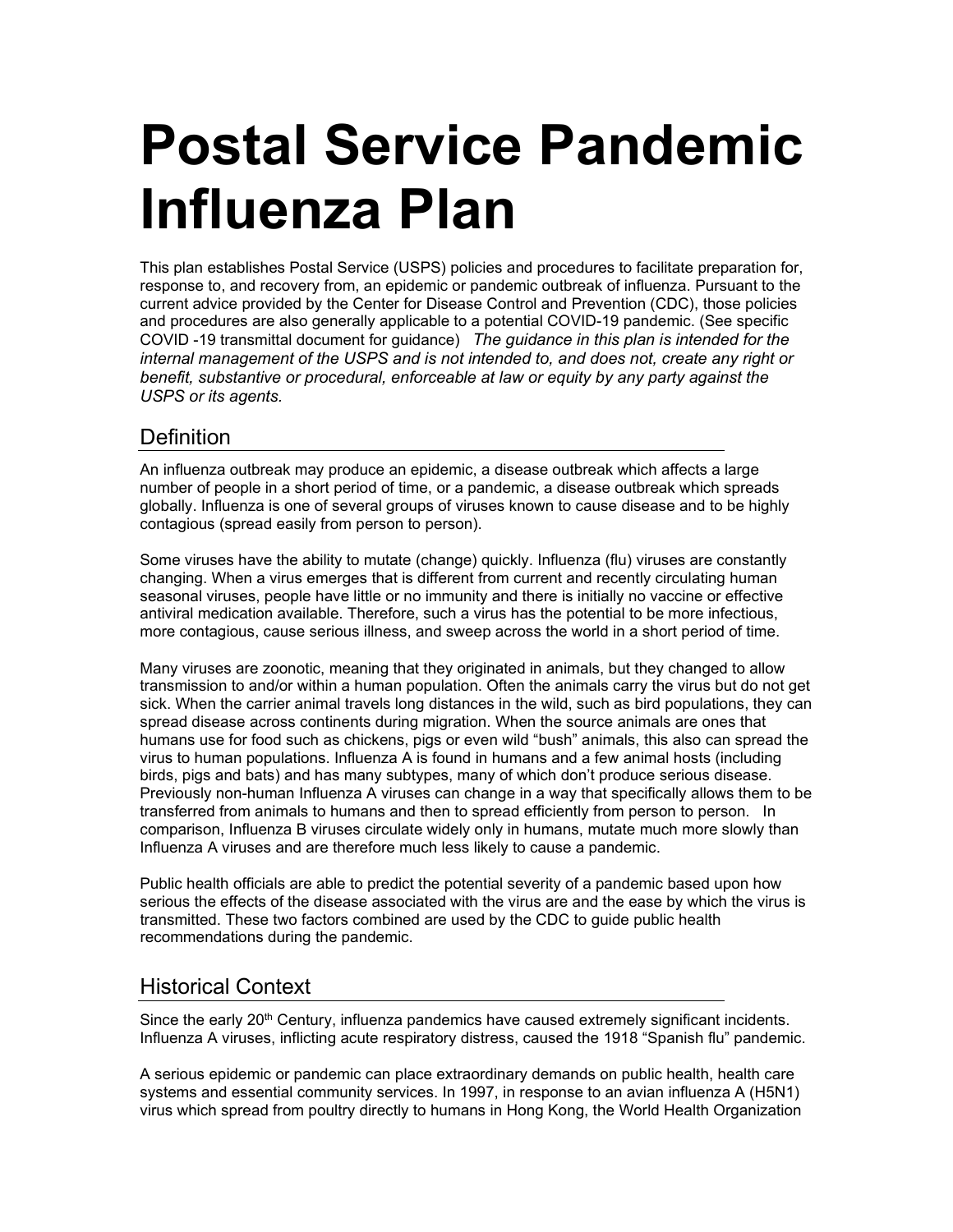(WHO) and the United States government increased their pandemic preparedness planning. In 2005, officials at the United States Department of Health and Human Services (HHS) developed the first iteration of a pandemic influenza plan to coordinate and improve efforts to prevent, control, and respond to novel viruses with pandemic potential. The United States government has developed tools aligned with the World Health Organization's (WHO) global framework to guide the national, state and local planning for preparedness, response, and recovery in serious epidemic or pandemic situations.

## Common Ways a Virus Spreads

The primary means of viral disease transmission is from an infected person who coughs or sneezes, or even talks, dispersing the virus via respiratory droplets. These droplets may be directly inhaled by nearby uninfected persons or transferred when such persons touch their face without washing their contaminated hands.

**Viruses do not live long outside of a host, but some viruses are able to persist on a contaminated surface for a few hours to a few days in optimal conditions. An inanimate item which has the potential to transfer a disease agent is called a fomite. Porous surfaces such as paper are poor fomites. The most effective practice that a person can take to prevent secondary transfer infections is to practice regular and thorough hand-washing and to avoid touching an infected person or a potentially contaminated surface or object and then touching their own mouth, nose, or eyes.**

Rates of contagiousness and transmission vary by virus. Novel viruses often behave like their close relatives, but they can develop different traits. Generally, people infected with a virus are most contagious in the first three to four days after symptoms of their illness present; however, seemingly healthy adults may be able to infect others beginning one day **before** symptoms develop and up to five to seven days **after symptoms begin**. Children and some people with weakened immune systems may remain virulent longer and thus be able to transmit the virus for an extended period.

Symptoms can begin from one to four days after the virus enters the body, with two days being the average. **That means that an infected person may be able to pass the virus/disease on to an uninfected person before they realize that they are sick.** Some people can be carrying and transmitting viruses while they have no apparent symptoms of disease (asymptomatic). The best practice to avoid disease transmission is to avoid contact with others if there is any chance that you have been exposed.

## Policy

To the extent deemed appropriate and feasible, the USPS intends to follow national epidemic or pandemic directives and guidance issued by the President of the United States, the U. S. Department of Homeland Security (DHS), the U. S. Department of Health and Human Services (HHS), and state and local authorities.

The objective of those directives will be to stop, slow, or otherwise limit the spread of an epidemic or pandemic, and thereby mitigate illness, suffering and death while sustaining infrastructure and lessening the effects on the economy and society as a whole.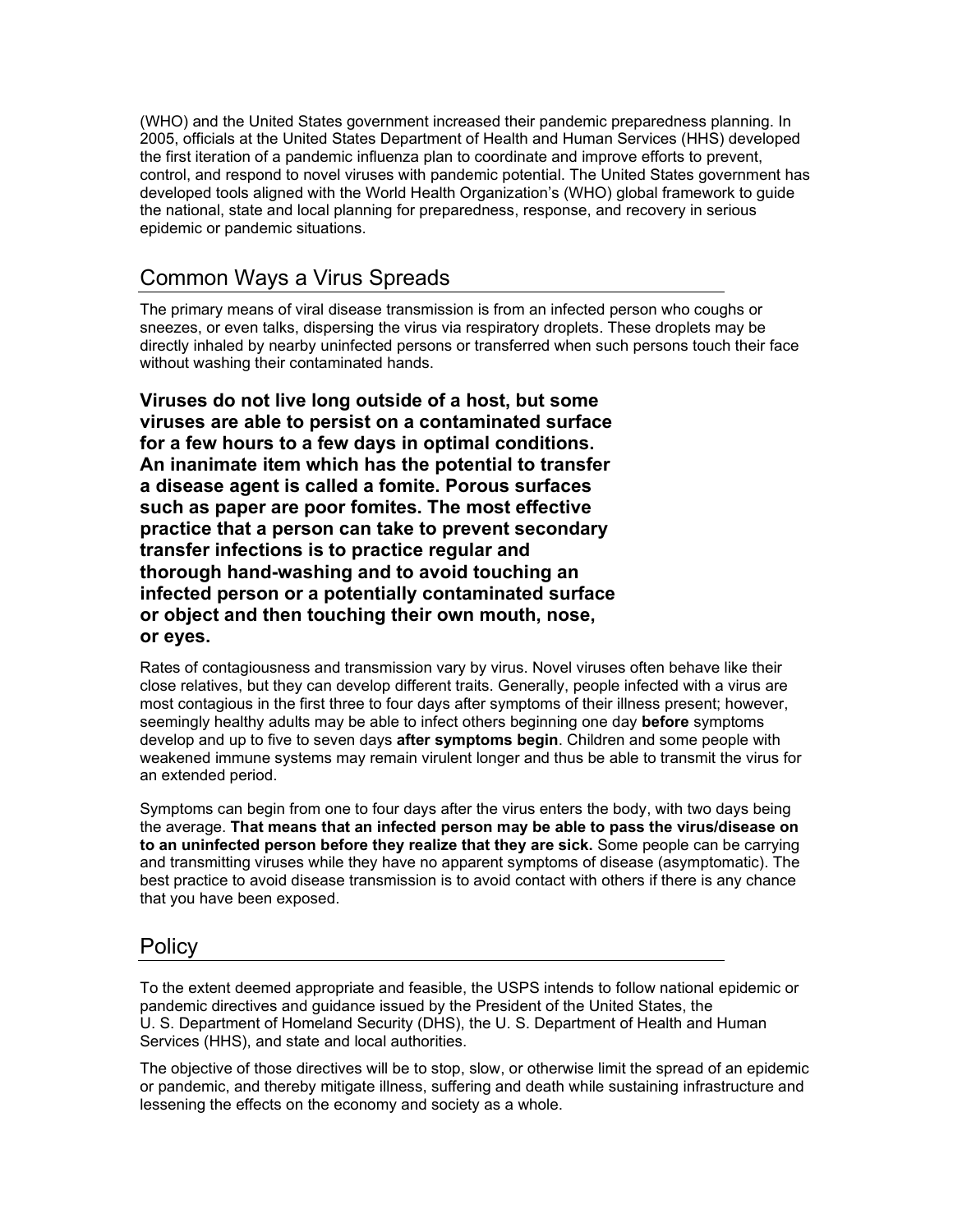## Scope

This plan applies to all USPS facilities where administrative support, business, retail, or operational activities occur.

## Federal Guidance

## **Presidential Directive for Pandemic Influenza Planning**

On November 1, 2005, the President of the United States announced the National Strategy for Pandemic Influenza and launched the primary Federal Web Site [www.pandemicflu.gov](http://www.pandemicflu.gov/) to provide up-to-date information and pandemic links (website has been renamed to [https://www.cdc.gov/flu/pandemic-resources/index.htm\)](https://www.cdc.gov/flu/pandemic-resources/index.htm). The plan was formally published on May 6, 2006, by the U.S. Homeland Security Council. The Strategy provided direction and specific implementation actions for all federal departments as well as guidance for state, local, and tribal governments and the private sector. HHS framed its 2005 Pandemic Influenza Plan around a doctrine that laid out guiding principles for pandemic influenza preparedness and response; this plan went through interim updates in 2006 and 2009, with its last major update released in 2017.

- 2005 National Strategy: <https://www.dhs.gov/sites/default/files/publications/cikrpandemicinfluenzaguide.pdf>
- 2006 Implementation Plan: [https://www.cdc.gov/flu/pandemic-resources/pdf/pandemic](https://www.cdc.gov/flu/pandemic-resources/pdf/pandemic-influenza-implementation.pdf)[influenza-implementation.pdf](https://www.cdc.gov/flu/pandemic-resources/pdf/pandemic-influenza-implementation.pdf)
- 2017 HHS Pandemic Influenza Plan Update: [https://www.cdc.gov/flu/pandemic](https://www.cdc.gov/flu/pandemic-resources/pdf/pan-flu-report-2017v2.pdf)[resources/pdf/pan-flu-report-2017v2.pdf](https://www.cdc.gov/flu/pandemic-resources/pdf/pan-flu-report-2017v2.pdf)

The *2005 National Strategy* and *2006 Implementation Plan* recommended that each federal department and agency develop its own plan to accomplish the following four goals:

- 1. Protect its employees during a pandemic.
- 2. Sustain essential functions during times of significant absenteeism.
- 3. Communicate guidance to stakeholders during a pandemic.
- 4. Support the overall federal response to a pandemic.

## **Federal Emergency Management Agency**

The *2006 Implementation Plan* recognized that federal continuity of operations planning (COOP) would be influenced by the unique characteristics of an epidemic or pandemic. Because it is believed that a pandemic flu event will come in "waves," each lasting six to eight weeks with several months between waves and causing an absenteeism rate of up to 40 percent at the height, traditional COOP planning must be modified. The following Federal Emergency Management Agency (FEMA) guidance materials, using *Federal Continuity Directive (FCD) 1*  (January 17, 2017) as a foundation, recognize this need for COOP plan customization:

 Pandemic Influenza Continuity of Operations Annex Template: [https://www.fema.gov/pdf/about/org/ncp/pandemic\\_influenza.pdf](https://www.fema.gov/pdf/about/org/ncp/pandemic_influenza.pdf)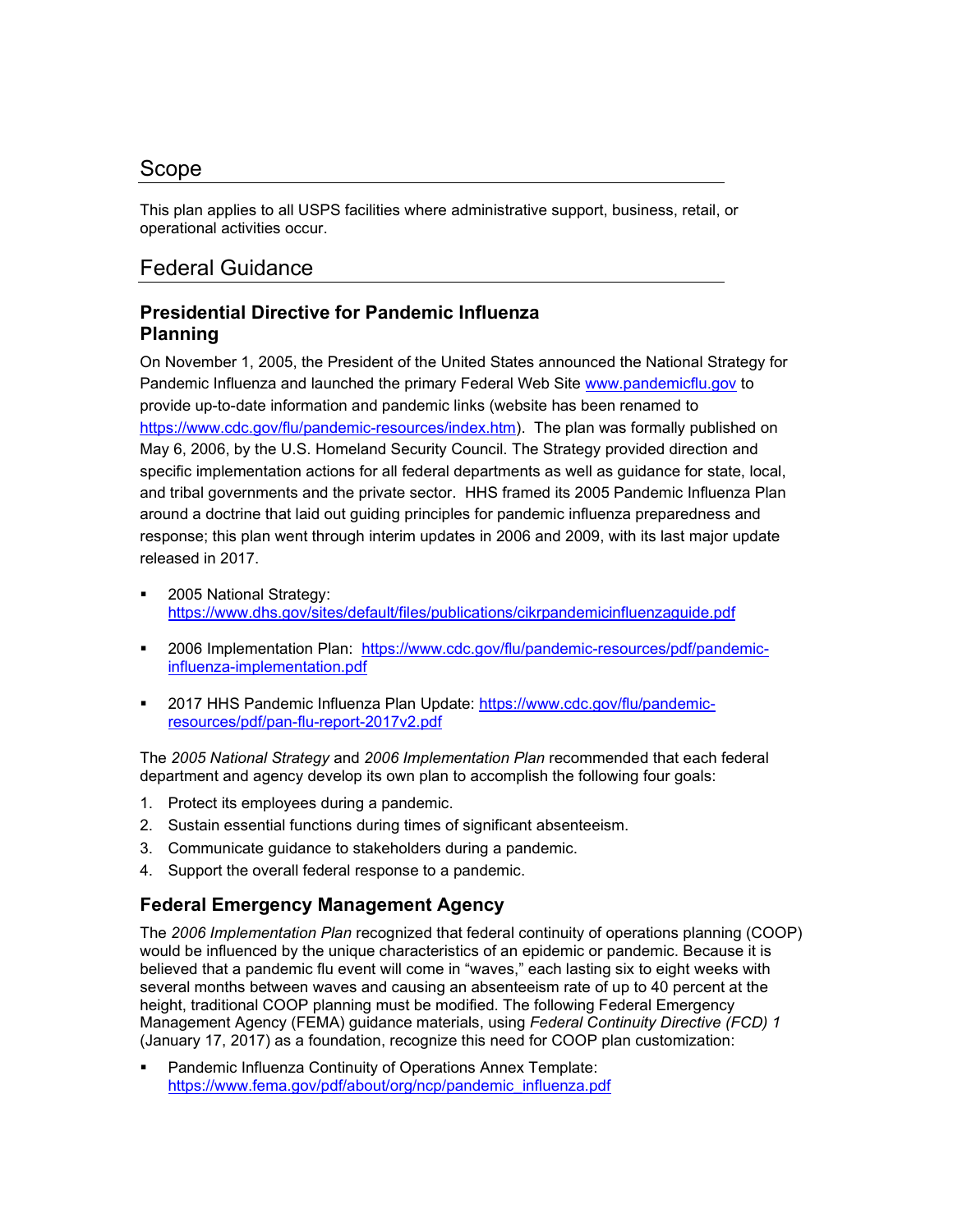- **Continuity Planning for Pandemics and Widespread Infectious Diseases:** [https://www.fema.gov/media-library-data/1537897784532-](https://www.fema.gov/media-library-data/1537897784532-95e513b308bdcfb52711a97a9882507c/brochure_pandemic_ncp_508_082918.pdf) [95e513b308bdcfb52711a97a9882507c/brochure\\_pandemic\\_ncp\\_508\\_082918.pdf](https://www.fema.gov/media-library-data/1537897784532-95e513b308bdcfb52711a97a9882507c/brochure_pandemic_ncp_508_082918.pdf)
- Continuity Planning for Pandemic Influenza: [https://www.fema.gov/media-library](https://www.fema.gov/media-library-data/1410875581685-0729ba3e23e9b0016bbf18efcd6daa59/COOP_Pandemic_Influenza.pdf)[data/1410875581685-](https://www.fema.gov/media-library-data/1410875581685-0729ba3e23e9b0016bbf18efcd6daa59/COOP_Pandemic_Influenza.pdf) [0729ba3e23e9b0016bbf18efcd6daa59/COOP\\_Pandemic\\_Influenza.pdf](https://www.fema.gov/media-library-data/1410875581685-0729ba3e23e9b0016bbf18efcd6daa59/COOP_Pandemic_Influenza.pdf)

## **Office of Personnel Management**

The *2006 Implementation Plan* tasked the U.S. Office of Personnel Management (OPM) with two initiatives:

- 1. Provide guidance on human capital management and COOP planning.
- 2. Update telework guides.

In response, OPM provided guidance that is largely technical in nature and intended for human resources professionals. It is available on the OPM website at [https://www.opm.gov/policy-data](https://www.opm.gov/policy-data-oversight/pandemic-information/)[oversight/pandemic-information/.](https://www.opm.gov/policy-data-oversight/pandemic-information/)

## USPS Planning

The following sections provide USPS policies based on the four goals of the President's *Strategy* and *Implementation Plan* (see previous page).

#### **1. Protect Employees During a Pandemic**

#### **Infection Control Measures**

A pandemic may come in waves, each lasting weeks or months. Consequently, not all susceptible people will become infected during the first wave of the outbreak. By limiting exposure during the first wave of the pandemic it may mean that: (1) people who are not ill may have an increased chance of receiving virus-specific vaccine as it becomes available, and (2) the number of people that become ill over any one time period may be fewer, thus lessening the social and economic impact of the pandemic. Infection control measures intended to limit such exposure include the following:

- Personal hygiene.
- Social distancing.
- Travel restrictions.
- Vaccine and antiviral medications.
- **Cuarantines.**
- Other federal, state, or local measures.

If disease transmission in a community is deemed significant and sustained, state and local public health authorities may consider other community-based disease containment measures to reduce extensive disease transmission rates that perpetuate the influenza pandemic. Closures of office buildings, stores, shopping malls, schools, and public transportation and cancellation of public events and recreational facilities may be feasible community containment measures during a pandemic.

#### *Personal Hygiene*

Viruses that infect the nose, throat, and lungs cause illnesses like the flu, which is usually spread from person-to-person via virus-laden droplets when an infected person coughs or sneezes. Infection control starts with maintaining good personal hygiene. Individual infection control measures to assist in stopping the spread of viral particles include: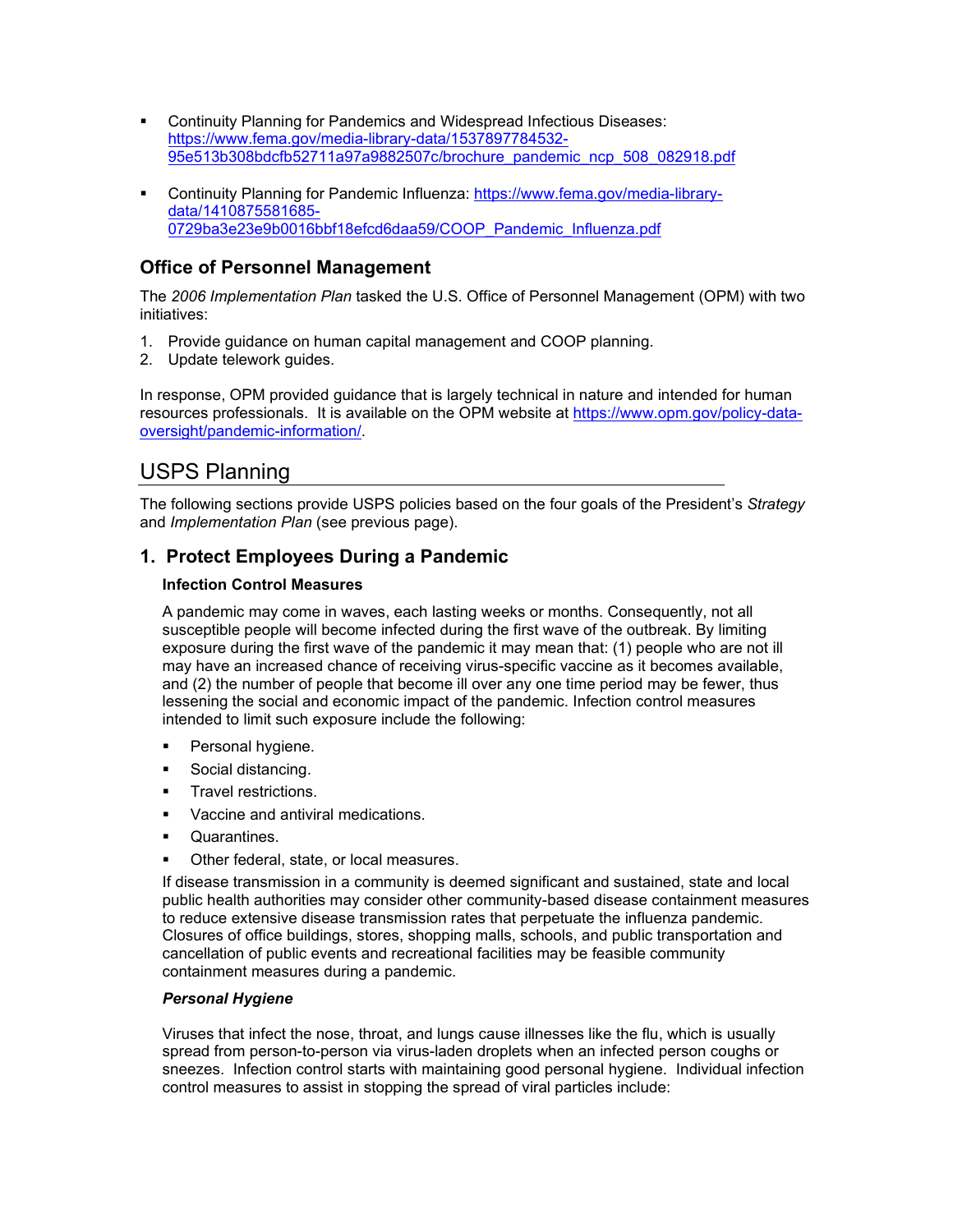- *Cover your mouth and nose when you sneeze or cough*. Cough or sneeze into a tissue and then throw it away. Cough or sneeze into your upper sleeve not your hands if you do not have a tissue.
- *Clean your hands often.* To the extent feasible, wash your hands or use hand sanitizers after you cough or sneeze, use the bathroom, before eating, and before touching your eyes, mouth, or nose. When hands are visibly dirty or soiled with bodily fluids, wash your hands with soap and warm water then rub your hands vigorously together and scrub all surfaces. It is the soap combined with the scrubbing action that helps dislodge and remove germs. Wash for 15-20 seconds. Rinse hands with water and dry thoroughly with a disposable towel. Use a towel to turn off the faucet to prevent re-contamination. Avoid using hot water because repeated exposure to hot water may increase the risk of skin irritation. In situations where soap and water is not available, the frequent use of hand sanitizers containing alcohol should be encouraged.
- *Avoid touching your eyes, nose, or mouth*. Viruses are often spread when a person touches nonporous surfaces (e.g., door knobs, telephones, pens, etc.) that are contaminated with germs and then touches the eyes, nose, or mouth.
- *Stay home when you are sick or have flu symptoms*. Get plenty of rest and consult your health care provider. Call your work location to report that you are sick. Remember, staying home when sick may protect others from getting sick. Common symptoms of the flu include:
	- o Fever (usually high)
	- o Headache
	- o Extreme tiredness
	- o Cough
	- o Sore throat
	- o Runny or stuffy nose
	- o Muscle aches
	- $\circ$  Nausea, vomiting and diarrhea, (much more common among children than adults)

**Note:** Typical influenza or "flu-like" symptoms, such as fever, may not always be present in elderly patients, young children, patients in long-term care facilities, or persons with underlying chronic illnesses.

 *Practice good health habits*. Get plenty of sleep, be physically active, manage your stress, drink plenty of fluids, and eat nutritious foods.

#### *Social Distancing*

[CDC MMWR, April 21, 2017] Even though the evidence base for the effectiveness of some of these measures is limited, CDC might recommend the simultaneous use of multiple social distancing measures to help reduce the spread of influenza in community settings (e.g., schools, workplaces, and mass gatherings) during severe, very severe, or extreme influenza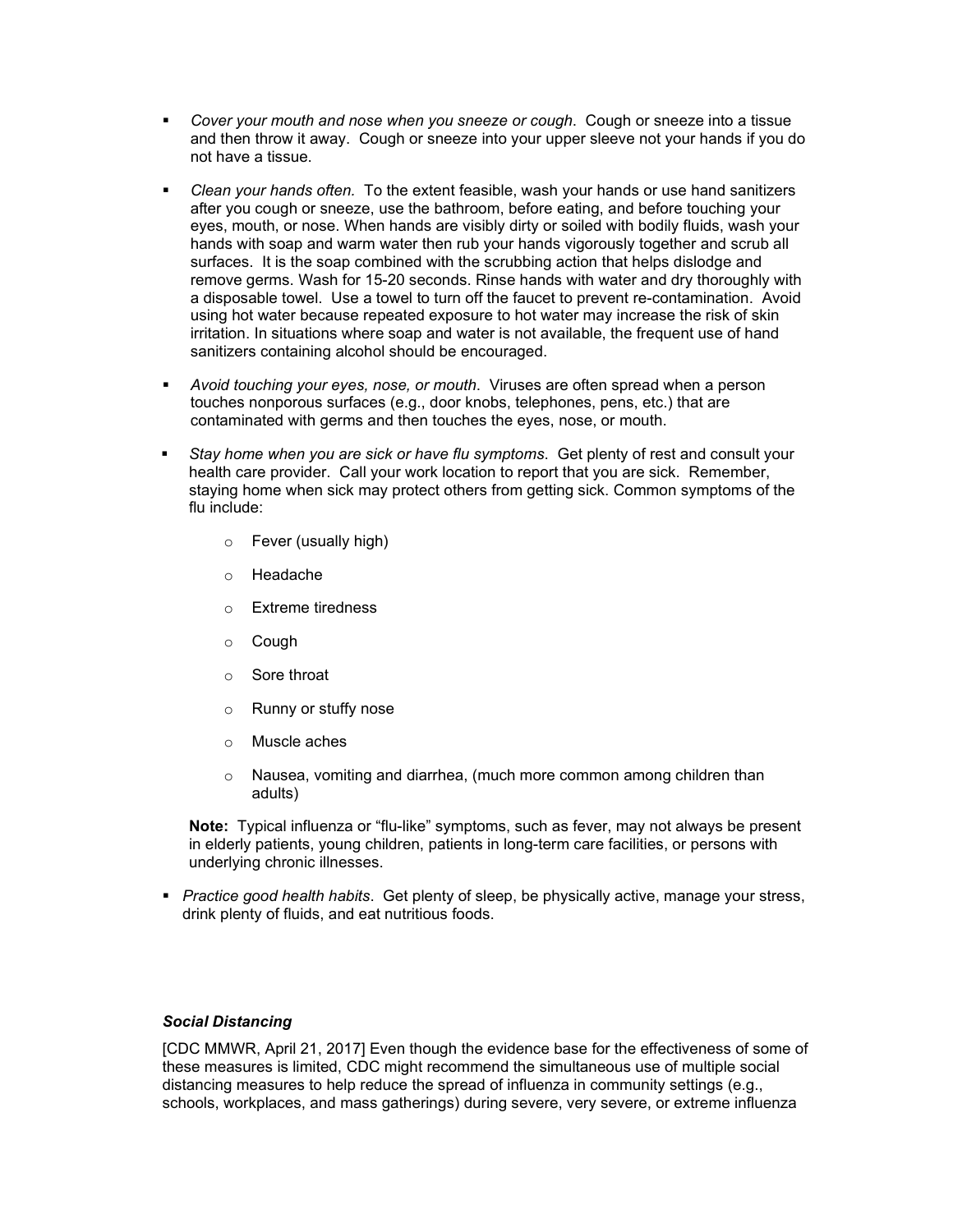pandemics while minimizing the secondary consequences of the measures. Social distancing measures may include the following:

- Offer telecommuting and replace in-person meetings in the workplace with video or telephone conferences.
- Modify, postpone, or cancel mass gatherings.
- Increasing the distance between persons to an appropriate distance (3-6 feet with specifics based on the specific guidance for the unique characteristics of the pandemic) when possible might help reduce person-to person transmission.
- Persons in community settings who show symptoms consistent with influenza and who might be infected with (probable) pandemic influenza should be separated from well persons as soon as practical, be sent home, and practice voluntary home isolation."

While the use of facemasks is voluntary pursuant to the terms of Management Instruction (MI) EL 810-2009-4, *Personal Protective Equipment and Respiratory Protection Programs*, CDC guidance needs to be consulted with regard to each specific virus.

#### *Travel Restrictions*

Business-related travel must be kept to a minimum during a pandemic. Both federal and state authorities may institute travel restrictions in areas of the country where the rate of illness is highest. Foreign travel restrictions may be enforced through travel warning or outright travel bans to affected countries.

#### *Vaccine and Antiviral Medications*

The primary medical methods for preventing epidemic or pandemic influenza are the same as those for seasonal flu:

- Vaccination.
- Early detection and treatment with antiviral medications.
- Use of infection control measures to prevent the transmission of disease.

The supply of antiviral drugs may also be limited throughout an epidemic or pandemic. Until sufficient supplies of antiviral drugs become available, the use of vaccines and antiviral drugs may be prioritized first for medical staff, police, firefighters, and other first responder agencies.

#### *Quarantine and other Federal, State, or Local Measures*

A White House Executive Order can place pandemic flu viruses on the list of communicable diseases that require a quarantine. The Secretary of the HHS is given the responsibility for preventing the spread of communicable diseases from foreign countries into the United States and within the United States and its territories/possessions. If necessary, the CDC can enact a quarantine. (The term "quarantine" refers to the ability of CDC or state and local public health authorities to separate and restrict movement of persons who have been exposed to an infectious agent and therefore may become infectious.)

For pandemic influenza, CDC may recommend voluntary home quarantine of individuals when possible. However, state and/or local public health could enact a far broader and more restrictive quarantine that could disrupt postal operations. The USPS should be prepared for either of these eventualities.

The USPS intends to follow the advice and recommendations for quarantine as it deems appropriate when recommended by the relevant public health authorities.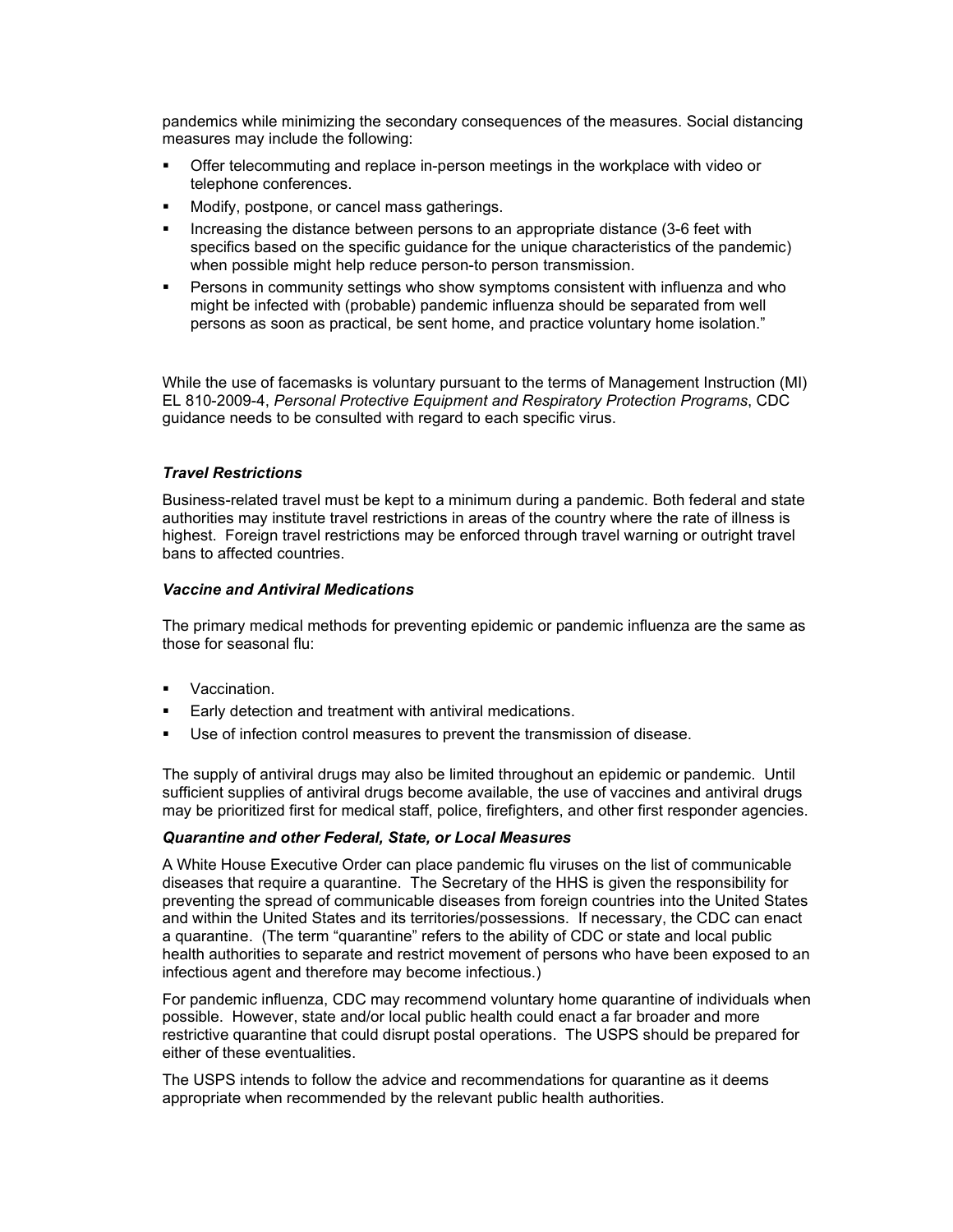#### **Infection Control Measures for Potential Implementation**

Managers and supervisors should consider implementation of the following infection control measures to protect USPS employees and customers to the extent feasible:

- Release employees who become ill at work.
- Increase attention to sick leave use and other employee absences; this may include directly contacting the employee.
- Eliminate non-critical business travel, especially to areas of the country experiencing the most flu-like illness.
- Coordinate with local public health authorities to establish guidelines concerning sick employees' return to work.
- Promote social distancing between employees and customers.
- CDC does not recommend that individual people who are well wear a facemask to protect themselves from respiratory diseases, including COVID-19. The Postal Service will provide surgical masks, upon request, to employees. See Management Instruction EL-810-2009-4.
- Where appropriate, use telework, alternative work locations, or alternative work schedules for applicable employees to ensure that work is performed in the safest manner possible for employees and customers.
- Post infection control guidelines in prominent locations, i.e., personal hygiene steps, what to do if you become ill at work.

#### **Human Resources Policies for Employee Protection**

Managers and supervisors should do the following:

- Coordinate with local public health authorities to establish guidelines concerning sick employees' return to work.
- Encourage employees to follow appropriate health measures and instruct them about ways to stay healthy through frequent safety talks and in regular staff meetings.
- Use materials issued through USPS Postal Operations Center and National Operations Center (POC/NOC)24 email account as well as materials posted on the Safety Resources page at: [http://safetytoolkit.usps.gov:12/.](http://safetytoolkit.usps.gov:12/)
- Promulgate pertinent messages and materials prepared by USPS Corporate Communications for distribution to USPS employees.
- Maintain employee privacy and confidentiality of records as provided in applicable rules and regulations. Occupational Health Services physicians and registered nurses who are custodians of restricted medical records and documents, along with managers to whom any medical records are provided, must protect restricted medical information.
- Ensure that employees who have contracted pandemic influenza are not harassed or ostracized.
- Use administrative leave in accordance with the ELM 519.211, where appropriate.
- Determine on a case-by-case basis, ensuring consistency with USPS regulations, granting leave for employees who are prevented from reporting to work because of an epidemic or pandemic health crisis.

**Note:** Labor Relations or Employee Resource Management will assist supervisors and managers as necessary to determine whether leave is appropriate and, if so, the proper leave category.

 Where appropriate, use telework or alternative work schedules for applicable employees and alternative work locations to ensure that work is performed in the safest manner possible for employees and customers.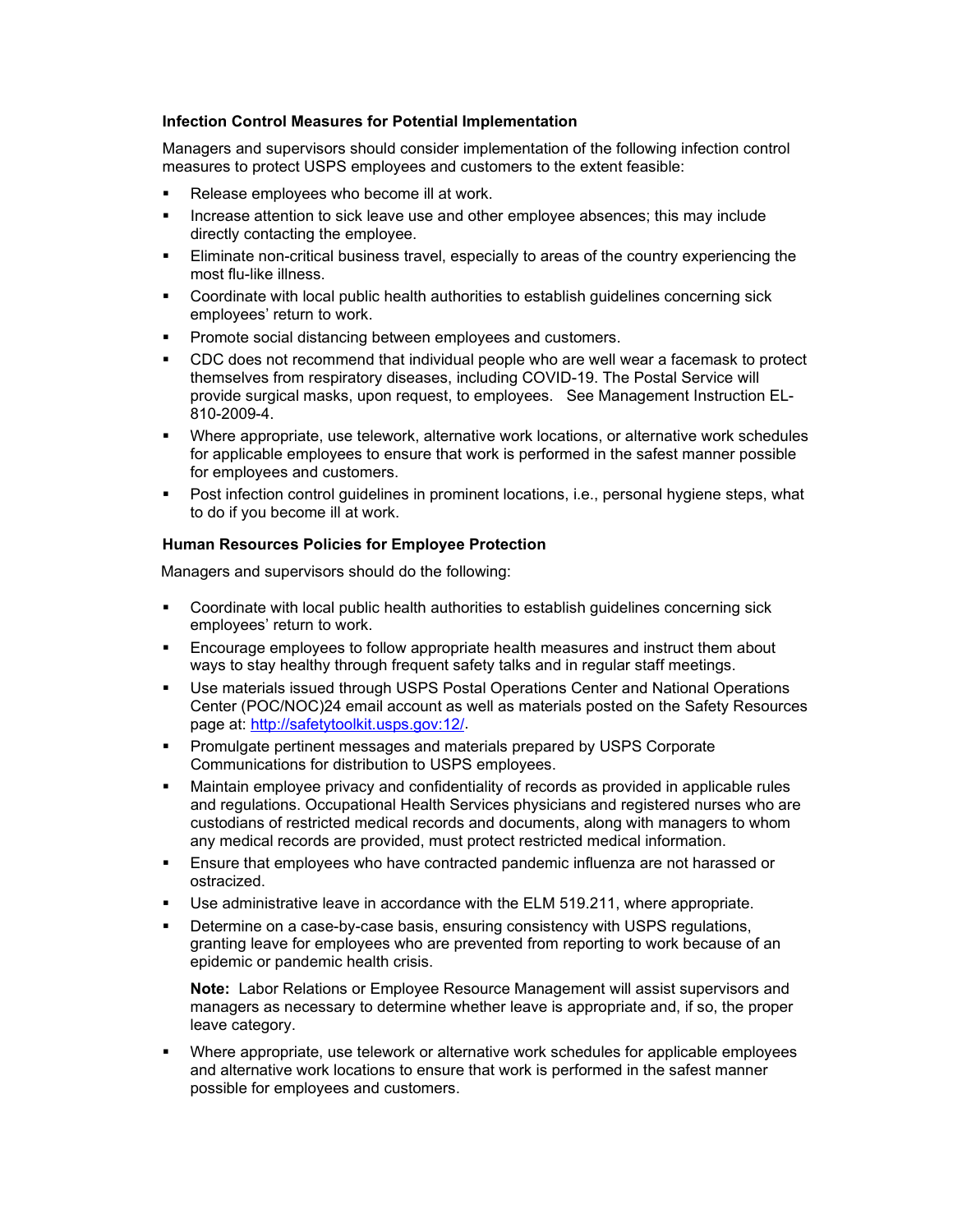#### **Sanitation and Decontamination**

While transmission of influenza resulting from contact with contaminated surfaces is unlikely, influenza viruses may live up to two days on such surfaces. To minimize transmission resulting from contact with sinks, handles, railings, and counter tops, and to ensure worker safety, procedures are required in addition to those provided under the *Personal Hygiene* section.

- Surfaces that are frequently touched should be cleaned at least daily during disease outbreaks.
- USPS procedures for cleaning common areas will be upgraded to include use of an approved (registered) antimicrobial product.
- Employees and custodial procedures for cleaning their workspaces and surfaces will be updated to include use of an approved (registered) antimicrobial product.
- Procedures for cleaning and disinfecting common surface areas and mail processing equipment, MMO-031-20 "*Influenza and Coronavirus Cleaning Contingen*cy" developed by the Maintenance Technical Support Center (MTSC), are posted on the MTSC website at <http://www.mtsc.usps.gov/pdf/mmo/2020/mmo03120.pdf>

**Note:** There is no evidence to support widespread disinfection of the environment or air.

#### **2. Sustain Essential Functions during Times of Significant Absenteeism**

#### **Postal COOP Planning**

The existing Headquarters (HQ) COOP Plan involves moving officers and key support staff to alternate operating facilities due to the loss of the HQ facility, either because a Federal Emergency Management Agency (FEMA) Continuity of Government Condition (COGCON) change necessitates activation of the HQ Emergency Relocation Group (ERG) or because a localized event at or around the HQ facility necessitates temporary relocation of all HQ staff. The balance of HQ employees will telecommute, relocate to an alternate reporting location, or be placed on administrative leave temporarily. Each of the 30 HQ organizations are finalizing their own COOP plans which leverage one standardized template; these would be activated in conjunction with the broader HQ COOP Plan to ensure continuance of each organization's primary functional activities.

Existing field COOP plans also address the disruption of normal operations due to the degradation or loss of a facility damaged or inaccessible due to an emergency, and are coordinated through district or area management depending on the scope of the emergency. Area and district office COOP plans detail how essential administrative functions will be handled from alternate locations. Mail processing and customer service COOP plans include redirection or diversion of transportation, processing, delivery and retail operations.

#### **Pandemic COOP Planning**

Traditional COOP plans, including those of the USPS, anticipate having to relocate essential functions to an alternate facility for 30 days. The dynamic nature of a pandemic influenza requires that federal government COOP planning take a non-traditional approach to continuity planning and readiness; existing COOP plans must be modified to account for the unique characteristics of a pandemic:

- COOP plans must be capable of sustaining operations until normal business activity can be resumed, which could be up to twelve weeks.
- COOP plans must ensure essential services can be provided for levels of employee absenteeism of up to 40 percent.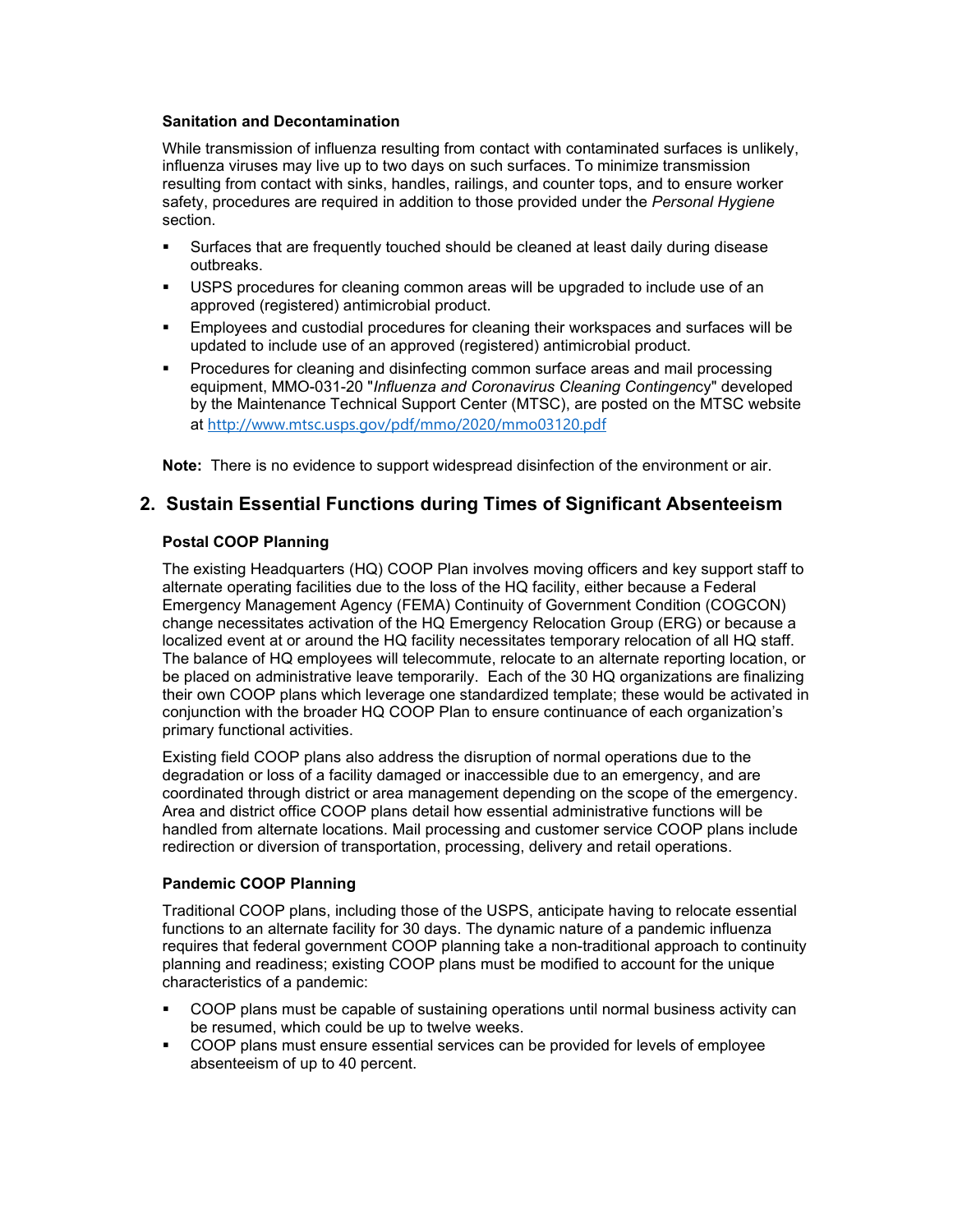As such, USPS COOP plans will need to be reviewed and adjusted. Because a pandemic will occur in geographically different areas at different times, COOP prep and activation will be based on pandemic alert levels, the proximity of the outbreak to offices or facilities, and on recurring outbreaks. Decisions concerning the scope of mail processing and delivery operations during periods of absenteeism of up to 40 percent will need to be coordinated by headquarters with affected areas and districts.

## **3. Communicate Guidance to Stakeholders during a Pandemic**

Should a pandemic influenza be detected with resulting implementation of protective measures in the United States, its territories or possessions, the vice president, Corporate Communications, will be responsible for developing and implementing a communications plan concerning pandemic influenza.

- The objective of the plan will be to create clear and effective channels of communication to reach all intended audiences with a consistent message.
- The plan will include all necessary internal and external communications.
- **The key audiences will be USPS employees, government leaders, union and** management organizations, and customers.
- The messages will outline policies and procedures that the USPS will implement throughout the pandemic influenza event.
- All media outlets will be used, including the various social media channels which the USPS leverages. Messages will be quickly delivered through the USPS intranet to employees and to the public at USPS.com, to ensure consistent communications are delivered to both internal and external audiences, including customers and suppliers.

#### **4. Support Overall Federal Response to a Pandemic**

The USPS is part of the National Response Framework, as a support agency within multiple emergency support functions. However, resources may not be provided to one of the primary agencies without being formally authorized at the Headquarters level. The scope and magnitude of any USPS support would be decided at the time of the event.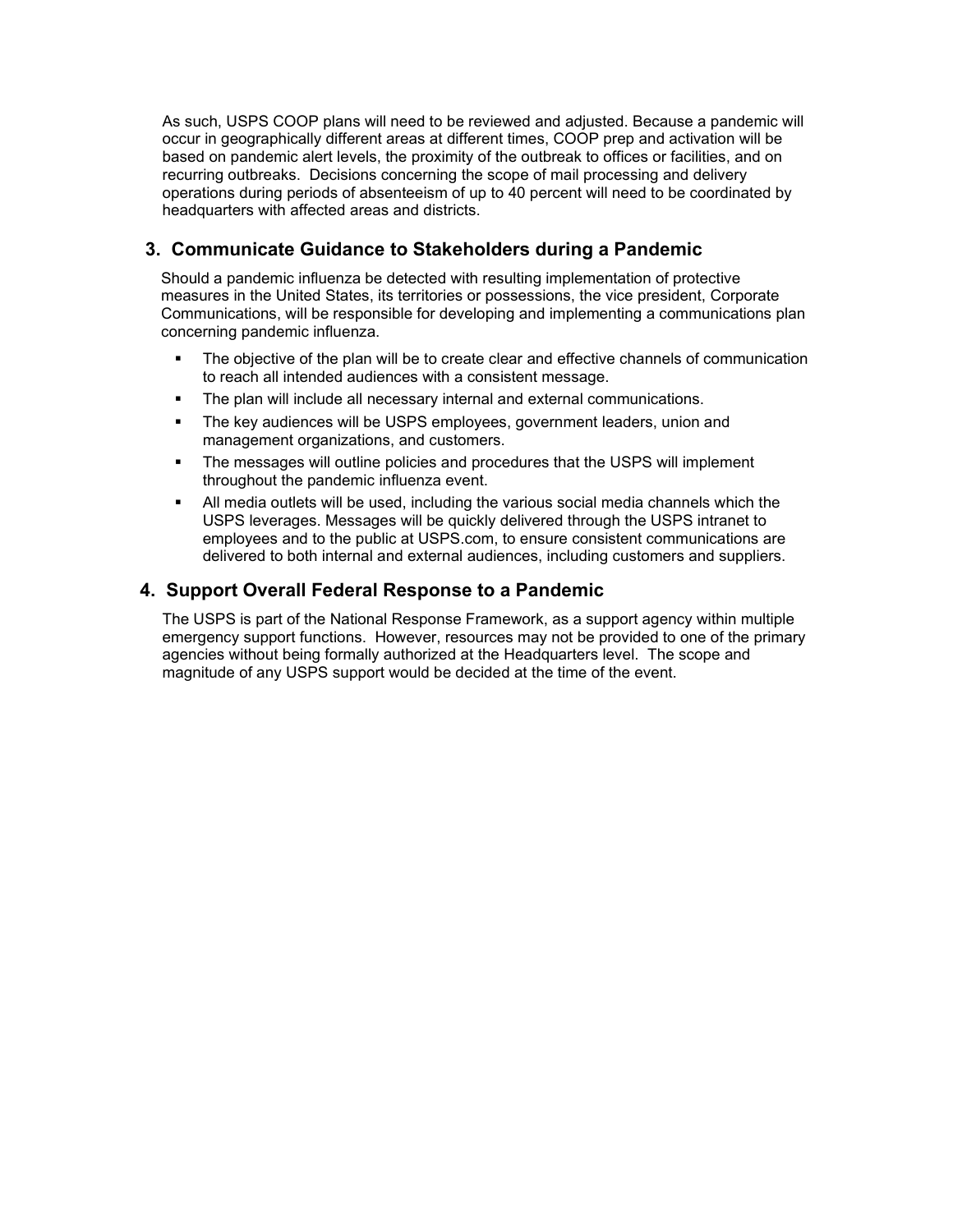## Roles and Responsibilities

| This person/organization                     | Will                                                                                                                                                                                                                                                                                                                                             |
|----------------------------------------------|--------------------------------------------------------------------------------------------------------------------------------------------------------------------------------------------------------------------------------------------------------------------------------------------------------------------------------------------------|
| <b>Headquarters</b>                          |                                                                                                                                                                                                                                                                                                                                                  |
| <b>Chief Human Resources</b>                 | Issue the Postal Service Pandemic Influenza Plan (PIP).<br>٠                                                                                                                                                                                                                                                                                     |
| Officer                                      | Designate HQ pandemic coordinators as outbreaks<br>٠                                                                                                                                                                                                                                                                                             |
| Preparedness and Response                    | require.<br>Assist in maintaining the Postal Service PIP, especially<br>٠<br>as concerns associated checklists.<br>Support HQ and field COOP adjustments; coordinate<br>٠<br>design of 40 percent absenteeism operations for the<br>COO.<br>Coordinate with HHS ASPR and CDC.<br>٠<br>Coordinate the development of lives shipment stoppage<br>٠ |
|                                              | protocols.<br>Maintain the Postal Service PIP<br>٠                                                                                                                                                                                                                                                                                               |
| <b>Employee Resource</b><br>Management (ERM) | Implement sick leave policies.<br>٠                                                                                                                                                                                                                                                                                                              |
| Safety and OSHA Compliance                   | Make recommendations for personal protective<br>٠                                                                                                                                                                                                                                                                                                |
|                                              | equipment and related supplies.<br>Coordinate logistical management of pandemic flu<br>٠<br>supplies with Supply Management.                                                                                                                                                                                                                     |
| Manager, Injury Compensation<br>& Medical    | Recommend infection control requirements.<br>٠<br>Update and utilize sick leave monitoring program.<br>٠<br>Coordinate with state public health agencies.<br>٠<br>Provide guidance to field medical personnel.<br>٠<br>Support related employee safety and health efforts.<br>٠                                                                  |
| <b>Corporate Communications</b>              | Develop comprehensive PI communications plan<br>٠<br>Implement PI communications<br>٠                                                                                                                                                                                                                                                            |
| <b>Inspection Service</b>                    | Coordinate with federal, state, and local law<br>٠<br>enforcement on quarantine or social distancing<br>requirements.<br>Implement PI security requirements.<br>٠                                                                                                                                                                                |
| Supply Management                            | Determine sources and arrange for purchase of PPE<br>٠<br>and other PI related supplies.<br>Coordinate with Preparedness and Response; Safety<br>٠<br>and OSHA Compliance; and Sustainability to develop<br>PPE scoping, distribution, and disposal scheme.                                                                                      |
| Processing and Maintenance                   | Develop and implement procedures for cleaning and<br>٠<br>disinfecting common surface areas, Mail Processing<br>Equipment, and vehicles.                                                                                                                                                                                                         |
| <b>Chief Information Officer</b>             | Provide technical solutions in support of telecommuting<br>٠<br>and teleconferencing policies<br>Ensure mission critical systems and technologies are<br>٠<br>monitored and supported<br>Partner with internal organizations to ensure sufficient<br>٠<br>mobile technologies are available                                                      |
| Areas                                        |                                                                                                                                                                                                                                                                                                                                                  |
| <b>VP Area Operations</b>                    | Implement the PIP within the area<br>٠                                                                                                                                                                                                                                                                                                           |
| <b>Manager National</b>                      | Coordinate PI adjustments to area level COOP.<br>٠                                                                                                                                                                                                                                                                                               |
| Preparedness                                 | Coordinate with Area OHNA and state authorities on PI.<br>٠                                                                                                                                                                                                                                                                                      |
| <b>Manager Operations Support</b>            | Provide support on area COOP adjustments.<br>٠                                                                                                                                                                                                                                                                                                   |
| <b>Manager Human Resources</b>               | Provide support on area COOP adjustments.<br>٠                                                                                                                                                                                                                                                                                                   |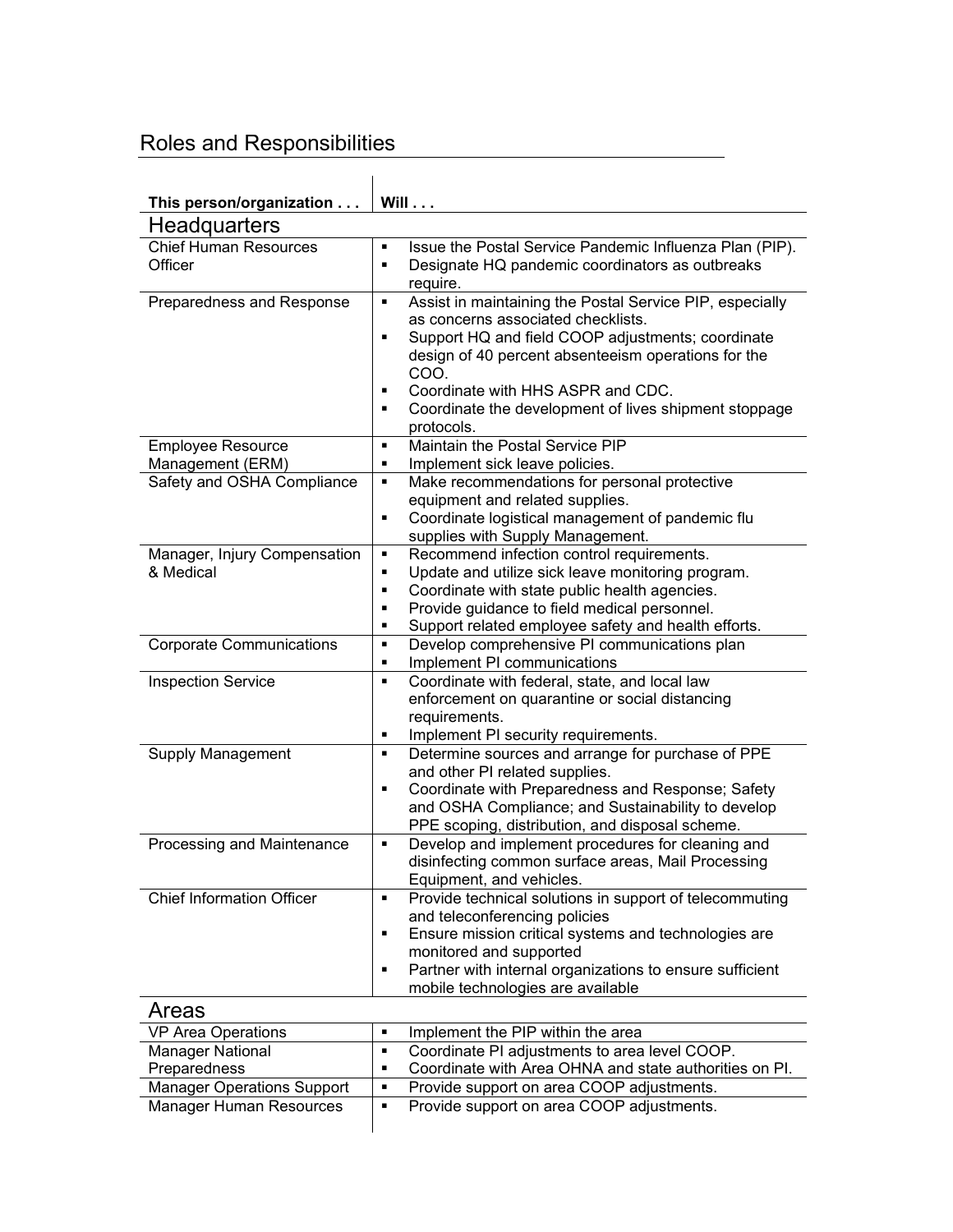| This person/organization                                                                               | Will                                                                                                                                                                                                                                                     |
|--------------------------------------------------------------------------------------------------------|----------------------------------------------------------------------------------------------------------------------------------------------------------------------------------------------------------------------------------------------------------|
|                                                                                                        | Ensure HR, Safety and Health PIP elements are<br>٠<br>implemented.                                                                                                                                                                                       |
| <b>Occupational Health Services</b><br>Physicians and Registered<br><b>Nurses</b>                      | Provide related medical support and coordination with<br>٠<br>public health authorities.                                                                                                                                                                 |
| Manager, Strategic<br>Communications                                                                   | Implement internal and external communication plans<br>٠<br>based on HQ guidance and materials.<br>Coordinate with the vice president, Area Operations, to<br>٠<br>ensure area-specific communications are in place.                                     |
| <b>Districts</b>                                                                                       |                                                                                                                                                                                                                                                          |
| <b>District Manager</b>                                                                                | Ensure all district COOP plans align with the area's PIP<br>٠<br>implementation.                                                                                                                                                                         |
| Senior Plant Manager                                                                                   | Ensure mail processing COOP plans align with the<br>٠<br>area's PIP implementation.                                                                                                                                                                      |
| Human Resource Manager                                                                                 | Ensure HQ and area guidance on personnel procedures<br>٠<br>and employee protection is followed.                                                                                                                                                         |
| <b>District Safety Manager</b>                                                                         | Provide support with, and coordination on, the<br>٠<br>distribution of pandemic flu supplies.                                                                                                                                                            |
| <b>Occupational Health Nurse</b><br>Administrator                                                      | Provide medical support and coordination with public<br>٠<br>health authorities.                                                                                                                                                                         |
| <b>Strategic Communications</b><br>Specialist                                                          | Ensure local communications to all internal and external<br>٠<br>stakeholders are consistent with HQ and area<br>communications.                                                                                                                         |
| <b>District Emergency</b><br>Management Team, including<br><b>National Preparedness</b><br>Specialists | Coordinate adjustment of district COOP plans to ensure<br>٠<br>alignment with the area plan and national guidance.<br>Coordinate with local emergency officials.<br>٠                                                                                    |
| Maintenance Managers                                                                                   | Follow decontamination/sanitation guidance for<br>٠<br>equipment and surfaces.                                                                                                                                                                           |
| <b>Installation Heads</b>                                                                              | Ensure installation COOP plans align with the district<br>٠<br>plan.                                                                                                                                                                                     |
| <b>Managers and Supervisors</b>                                                                        | Deliver and disseminate PI safety talks and other PI<br>٠<br>information.<br>Encourage national PI guidance be followed and<br>٠<br>enforce procedures for employee protection, personnel<br>management, and sanitation.                                 |
| <b>Employees</b>                                                                                       | Practice good personal hygiene and health measures<br>٠<br>based on the HHS guidance disseminated.<br>Practice social distancing and other protective measures<br>п<br>as recommended.<br>Follow personnel policies.<br>٠<br>Have a family PI plan.<br>п |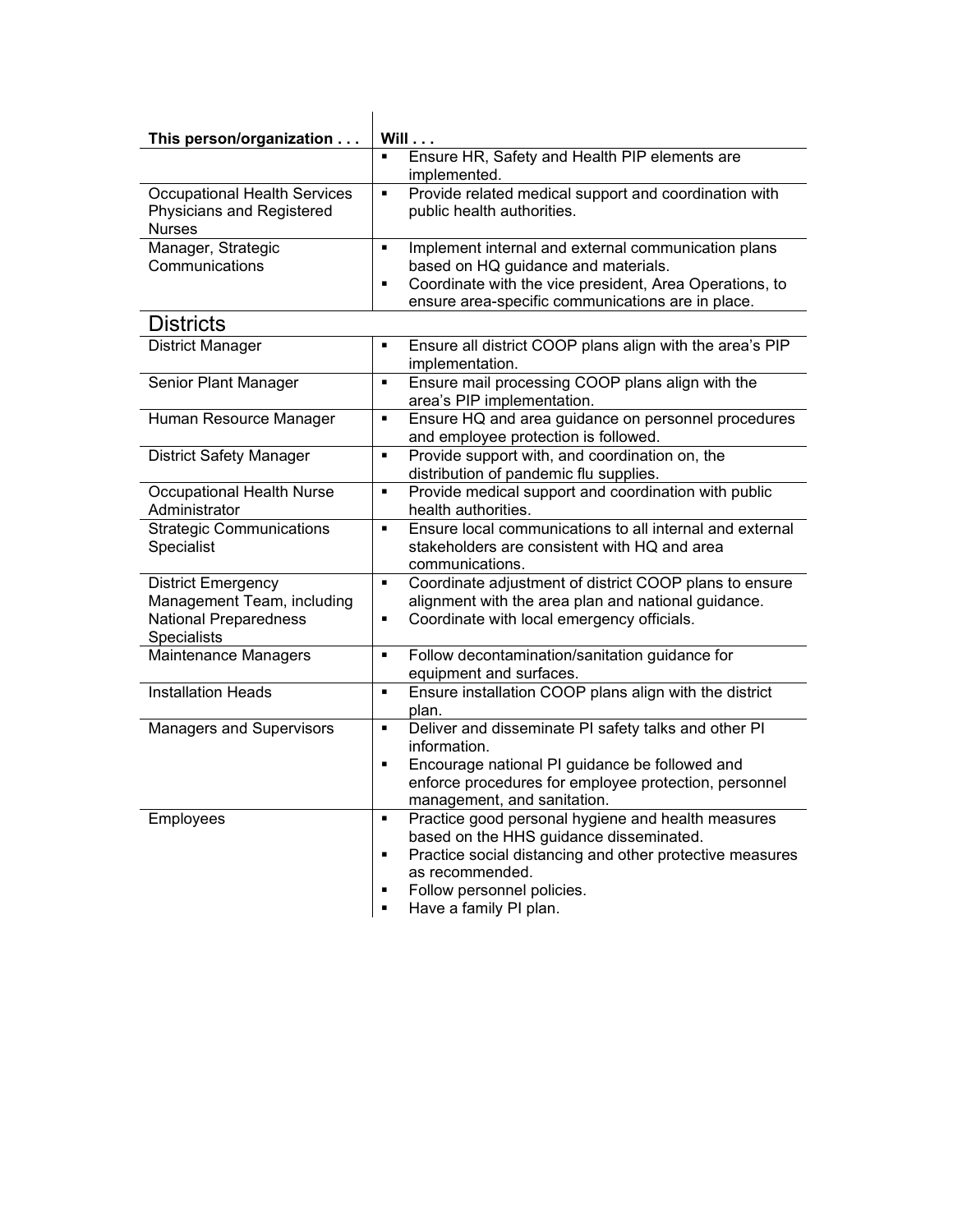## Additional Resources

**CDC:** [https://www.cdc.gov/;](https://www.cdc.gov/) https://www.cdc.gov/flu/pandemic-resources/index.htm

- Influenza (Flu), *National Pandemic Influenza Plans*, June 15, 2017, [https://www.cdc.gov/flu/pandemic-resources/planning-preparedness/national-strategy](https://www.cdc.gov/flu/pandemic-resources/planning-preparedness/national-strategy-planning.html)[planning.html.](https://www.cdc.gov/flu/pandemic-resources/planning-preparedness/national-strategy-planning.html)
- Influenza (Flu), *Past Pandemics,* August 10, 2018, [https://www.cdc.gov/flu/pandemic](https://www.cdc.gov/flu/pandemic-resources/basics/past-pandemics.html)[resources/basics/past-pandemics.html](https://www.cdc.gov/flu/pandemic-resources/basics/past-pandemics.html)
- Influenza (Flu), *Influenza Historic Timeline*, January 30, 2019, <https://www.cdc.gov/flu/pandemic-resources/pandemic-timeline-1930-and-beyond.htm>
- Influenza (Flu), *National Pandemic Strategy*, June 15, 2017, <https://www.cdc.gov/flu/pandemic-resources/national-strategy/index.html>
- **Influenza (Flu),** *Information on Avian Influenza***, March 21, 2019,** <https://www.cdc.gov/flu/avianflu/index.htm>
- **Influenza (Flu),** *How Flu Spreads*, August 27, 2018, <https://www.cdc.gov/flu/about/disease/spread.htm>

**National Institutes of Allergy and Infectious Diseases (NIAID):** <http://www.niaid.nih.gov/>

**WHO:** <https://www.who.int/>

- **U.S. Department of Labor (OSHA):** https://www.osha.gov/
- **U.S. Environmental Protection Agency:** https://www.epa.gov/
- **U.S. Food and Drug Administration (FDA)**:<https://www.fda.gov/>

**The White House:** https://www.whitehouse.gov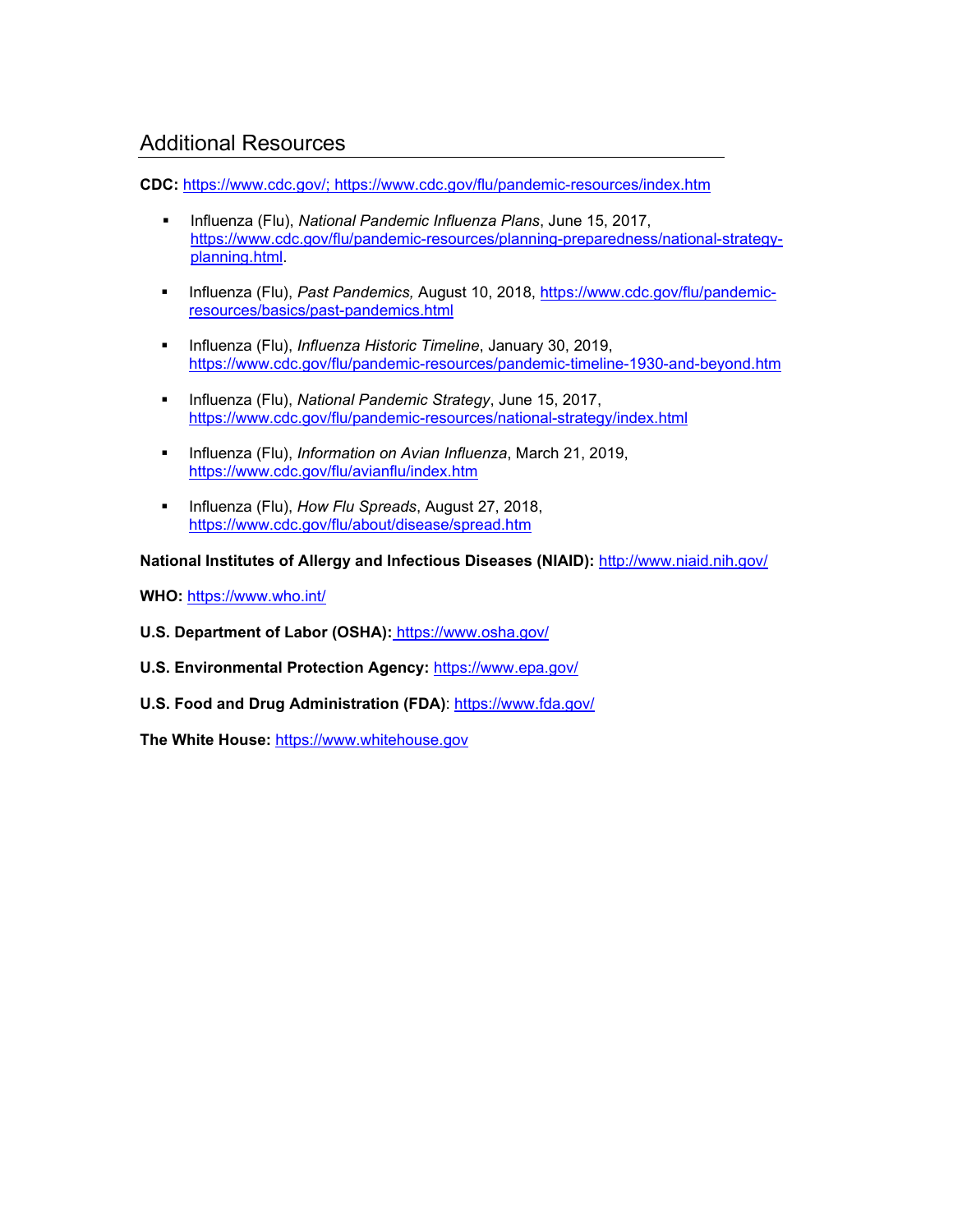## **Definitions**

**Antimicrobial:** A substance, such as an antibiotic, that kills or stops the growth of microbes, including bacteria, fungi or viruses. Also includes agents such as bleach for surface disinfecting.

**Antiviral medications:** Medications presumed to be effective against potential pandemic influenza virus strains. These antiviral medications include the neuraminidase inhibitors oseltamivir (Tamiflu®) and zanamivir (Relenza®).

**Asymptomatic:** Without symptoms of infection.

**Avian influenza:** Disease caused by infection with avian (bird) influenza (flu) Type A viruses. These viruses occur naturally among wild aquatic birds worldwide and can infect domestic poultry and other bird and animal species. Avian flu viruses do not normally infect humans. However, sporadic human infections with avian flu viruses have occurred.

**Centers for Disease Control and Prevention (CDC):** The U. S. government agency at the forefront of public health efforts to prevent and control infectious and chronic diseases, injuries, workplace hazards, disabilities, and environmental health threats. CDC is one of 13 major operating components of the Department of Health and Human Services.

**Contagious:** Disease which is transmissible by direct or indirect contact with an infected person.

**Containment:** Disruption of epidemic amplification through the use of medical countermeasures and infection control techniques; "Containment" also refers more generally to delaying the geospatial spread of an epidemic.

**Continuity of operations:** Refers to the capability to ensure the performance of essential functions during any emergency or situation that may disrupt normal operations.

**Cough etiquette:** Covering ones mouth and nose while coughing or sneezing; using tissues and disposing them in no-touch receptacles; and washing your hands to avoid spreading an infection to others.

**Countermeasures:** Refers to influenza vaccine and antiviral medications.

**Environmental Protection Agency (EPA):** The U.S. government agency that leads the nation's environmental science, research, education, and assessment efforts.

**Epidemic:** A pronounced clustering of cases of disease within a short period of time; more generally, a disease whose frequency of occurrence is in excess of the expected frequency in a population during a given time interval.

**Exposure:** The state of being subjected to something (e.g., an infectious agent) that could have a harmful effect.

**Fit test:** The use of a protocol to qualitatively or quantitatively evaluate the adequacy of a respirator to protect an individual.

**Geographic quarantine (cordon sanitaire):** The isolation, by force if necessary, of localities with documented disease transmission from localities still free of infection.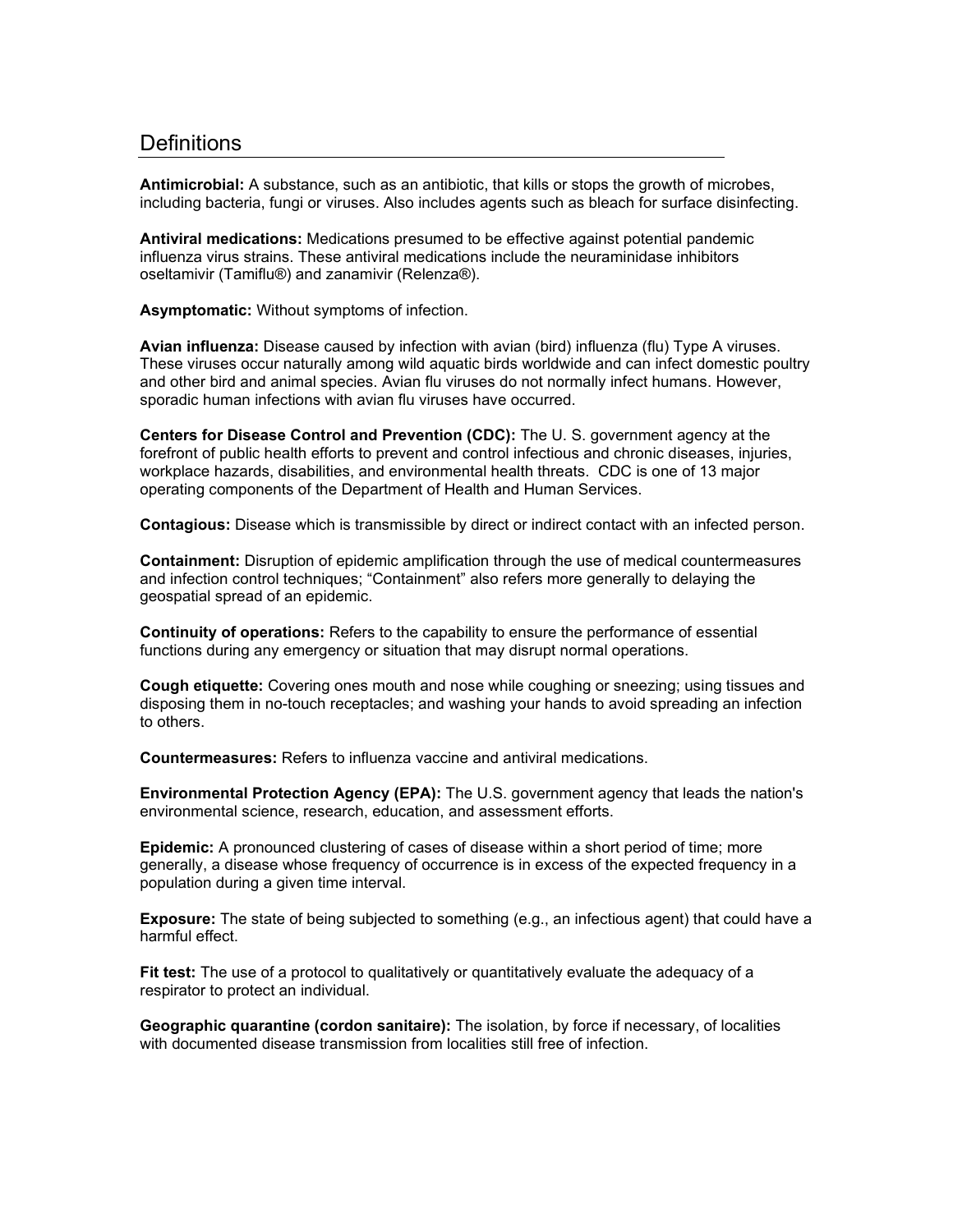**Hand hygiene:** Hand washing with either plain soap or antimicrobial soap and water and use of alcohol-based products (gels, rinses, foams) containing an emollient that do not require the use of water.

**Infectious agent:** An organism, such as a bacteria, virus, fungi or parasite, that is capable of causing disease.

**Infection control:** Measures practiced to decrease transmission of infectious agents (e.g., proper hand hygiene, scrupulous work practices, use of personal protective equipment (PPE) [surgical masks or respirators, gloves, gowns, and eye protection].

**Influenza:** A contagious respiratory illness caused by influenza viruses that infect the nose, throat, and sometimes the lungs. It can cause mild to severe illness, and at times can lead to death.

**Isolation:** Separation of infected individuals from those who are not infected.

**Laboratory Response Network:** National network of local, State, and Federal public health, food testing, veterinary diagnostic, and environmental testing laboratories supported by CDC that provide the laboratory infrastructure and capacity to respond to biological and chemical terrorism, and other public health emergencies.

**Mutation:** An alteration in the genetics of a living organism. In viruses such as influenza, this can alter the pathogenicity. Mutation in influenza viruses is difficult to predict.

**Outbreak:** An epidemic limited to localized increase in the incidence of disease, e.g., in a village, town, or closed institution; a cluster of cases of an infectious disease.

**Pandemic:** A worldwide epidemic when a new or novel strain of influenza virus emerges for which humans have little or no immunity and which develops the ability to infect and be passed between humans.

**Pathogenic:** Causing disease or capable of doing so.

**Personal protective equipment (PPE):** Specialized clothing and equipment which create a barrier designed to prevent exposure to health and safety hazards; examples include safety glasses, goggles, face shields, gloves, respirators and form fitting particle masks.

**Quarantine:** Separation of individuals who have been exposed to an infection but are not yet ill from others who have not been exposed to the transmissible infection.

**R0:** Represents the basic reproductive rate of a pathogen, i.e., the average number of secondary infections caused by an infected individual within a given social context. An R0 = 2 means that infected individuals, on average, transmit infection to two other people, so that every generation of disease transmission doubles the number of people infected. R0 will change during an epidemic as public health interventions are applied, individuals' behavior changes, and as the pool of persons susceptible to the disease is depleted.

**Seasonal influenza:** Influenza A and B viruses that spread and cause illness in people during the time of year known as the "flu season." Seasonal influenza viruses cause annual U.S. influenza epidemics during fall, winter, and spring, and circulate among people worldwide. Seasonal influenza A and B viruses are continually undergoing evolution in unpredictable ways.

**Social Distancing:** Infection control strategies that reduce the duration and/or intimacy of social contacts and thereby limit the transmission of influenza. There are two basic categories of intervention: transmission interventions, such as the use of facemasks, may reduce the likelihood